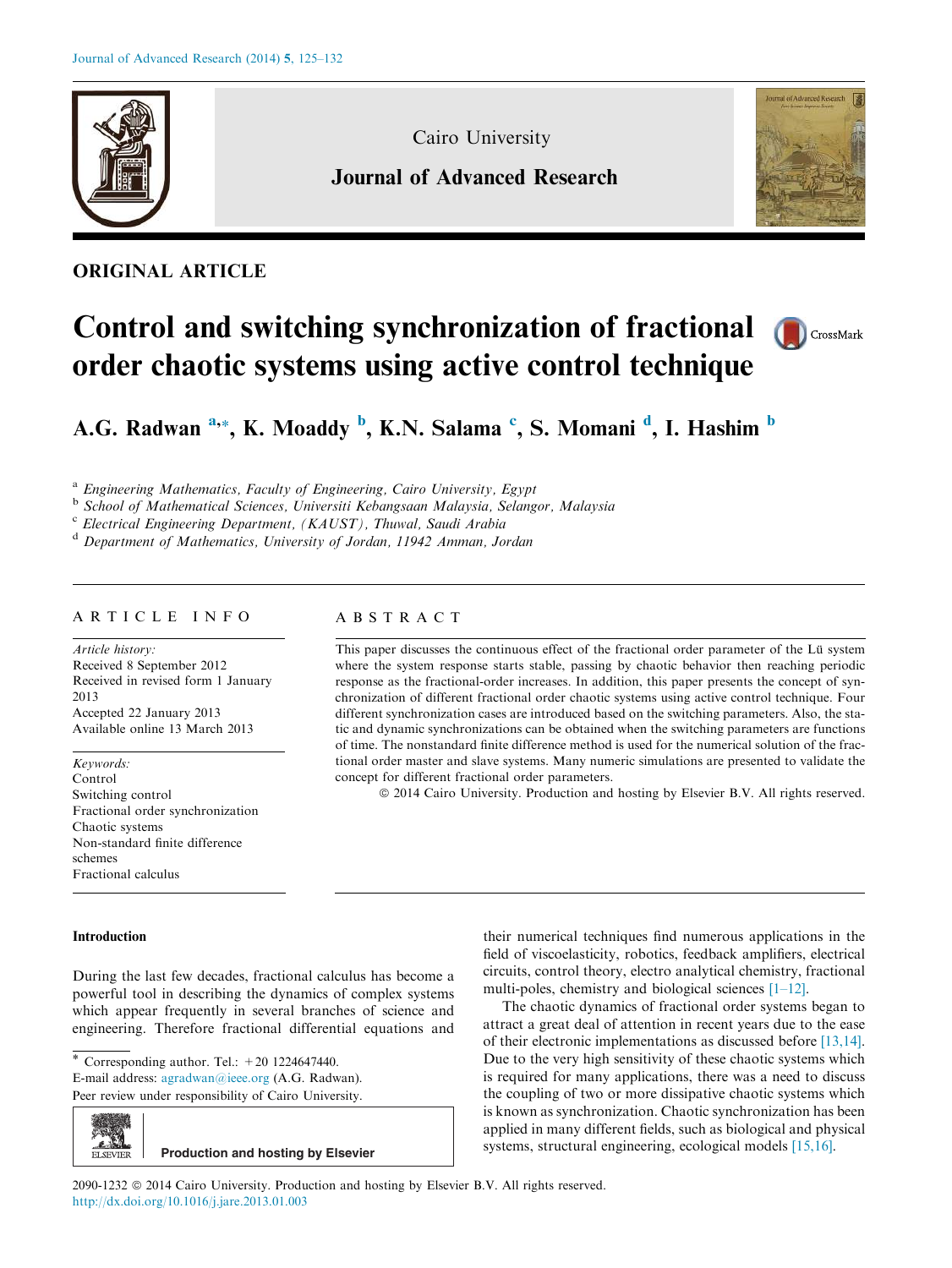Pecora and Carroll [15] were the first to introduce the concept of synchronization of two systems with different initial conditions. Many chaotic synchronization schemes have also been introduced during the last decade such as adaptive control, time delay feedback approach [17,18], nonlinear feedback synchronization, and active control [19]. However, most of these methods have been tested for two identical chaotic systems. When Ho and Hung [19] presented and applied the concept of active control method on the synchronization of chaotic systems, many recent papers investigated this technique for different systems and in different applications [20,21]. The synchronization of three chaotic fractional order Lorenz systems with bidirectional coupling in addition to the chaos synchronization of two identical systems via linear control was investigated [22,23]. Moreover, two different fractional order chaotic systems can be synchronized using active control [24]. The hyper-chaotic synchronization of the fractional order Rössler system which exists when its order is as low as 3.8 was shown by Yua and Lib [25]. Recently the consistency for the improvement of models based on fractional order differential structure has increased in the research of dynamical systems [26]. In addition, many researchers have studied the control of systems in different applications [27,28], in addition to the circuit and electromagnetic theories as shown by others  $[3,4,10-12,29]$ .

Several analytical and numerical methods have been proposed to solve the fractional order differential equations for example the nonstandard finite difference schemes (NSFDs), developed by Mickens [30,31] have shown great potential in recent applications [32,33].

There are two aims for this paper, the first aim is to study the proper fractional order range which exhibits chaotic behavior for the Lü system. More than thirty cases are investigated for different orders and changing only a single system parameter. Stable, periodic and chaotic responses are shown for each system parameter but with different fractional order ranges. The second aim is to discuss the active technique for the synchronization of two different fractional order chaotic systems and using two on/off switches. Based on the proposed technique, static and dynamic synchronization can be obtained in four different cases. The numerical solutions of the fractional order for the master, slave and error systems are computed using NSFD.

In 'Fundamentals of fractional order' the basic fundamentals of the fractional order will be discussed. 'Grünwald-Letnikov approximation' will introduce the effect of the fractional order parameter of the fractional Lü system on the output response. The concept of active control using two on/off switches for the synchronization between two different chaotic systems will be proposed in 'Non-standard Discretization'. Four different static and dynamic synchronization cases will be introduced in 'Effect of the fractional order parameter on the Lu¨ system response' based on changing the switching parameters with time. Finally, conclusions are drawn in the last section.

#### Fundamentals of fractional order

Although the concept of the fractional calculus was discussed in the same time interval of integer order calculus, the complexity and the lack of applications postponed its progress till a few decades ago. Recently, most of the dynamical systems based on the integer-order calculus have been modified into the fractional order domain due to the extra degrees of freedom and the flexibility which can be used to precisely fit the experimental data much better than the integer-order modeling. For example, new fundamentals have been investigated in the fractional order domain for the first time and do not exist in the integer-order systems such as those presented in [4,6,9–12]. The Caputo fractional derivative of order  $\alpha$  of a continuous function  $f: R^+ \to R$  is defined as follows:

$$
D^{\alpha}f(t) \equiv \frac{d^{\alpha}f(t)}{dt^{\alpha}} = \begin{cases} \frac{1}{\Gamma(m-\alpha)} \int_0^t \frac{f^{(m)}(t)}{(t-t)^{\alpha-m+1}} dt & m-1 < \alpha < m\\ \frac{d^m}{dt^m}f(t) & \alpha = m \end{cases}
$$
(1)

where *m* is the first integer greater than  $\alpha$ , and  $\Gamma(\cdot)$  is the Gamma function and is defined by:

$$
\Gamma(z) = \int_0^\infty e^{-t} t^{z-1} dt, \quad \Gamma(z+1) = z \Gamma(z)
$$
 (2)

In this section, some basic definitions and properties of the fractional calculus theory and nonstandard discretization are discussed.

## Grünwald–Letnikov approximation

The Grünwald–Letnikov method of approximation for the one-dimensional fractional derivative is as follows [34]:

$$
D^{\alpha}x(t) = f(t, x) \tag{3}
$$

$$
D^{x}x(t) = \lim_{h \to 0} h^{-x} \sum_{j=0}^{t/h} (-1)^{j} \binom{x}{j} x(t - jh)
$$
 (4)

where  $\alpha > 0$ ,  $D^{\alpha}$  denotes the fractional derivative.  $N = [t/h]$ , and  $h$  is the step size. Therefore, Eq.  $(3)$  is discretized as follows:

$$
\sum_{j=0}^{n+1} c_j^x x(t - jh) = f(t_n, x(t_n)), \quad n = 1, 2, 3, \dots,
$$
 (5)

where  $t_n = nh$  and  $c_j^{\alpha}$  are the Grünwald–Letnikov coefficients defined as:

$$
C_j^{\alpha} = \left(1 - \frac{1 + \alpha}{j}\right) c_{j-12}^{\alpha}, \text{ and } c_0^{\alpha} = h^{-\alpha}, \quad j = 1, 2, 3, \dots \quad (6)
$$

#### Nonstandard discretization

The nonstandard discretization technique is a general scheme where we replace the step size h by a function  $\varphi(h)$ . By applying this technique and using the Grünwald–Letnikov discretization method, it yields the following relations

$$
x_{n+1} = \frac{-\sum_{j=1}^{n+1} c_j^{\alpha} x_{n+1-j} + f_1(t_{n+1}, x_{n+1})}{c_0^{\alpha_1}}
$$
(7)

where  $c_0^{a_1} = (\varphi_1(h))^{-1}$  are functions of the step size  $h = \Delta t$ , with the following properties:

$$
\varphi_1(h) = h + O(h^2), \quad \text{where } h \to 0 \tag{8}
$$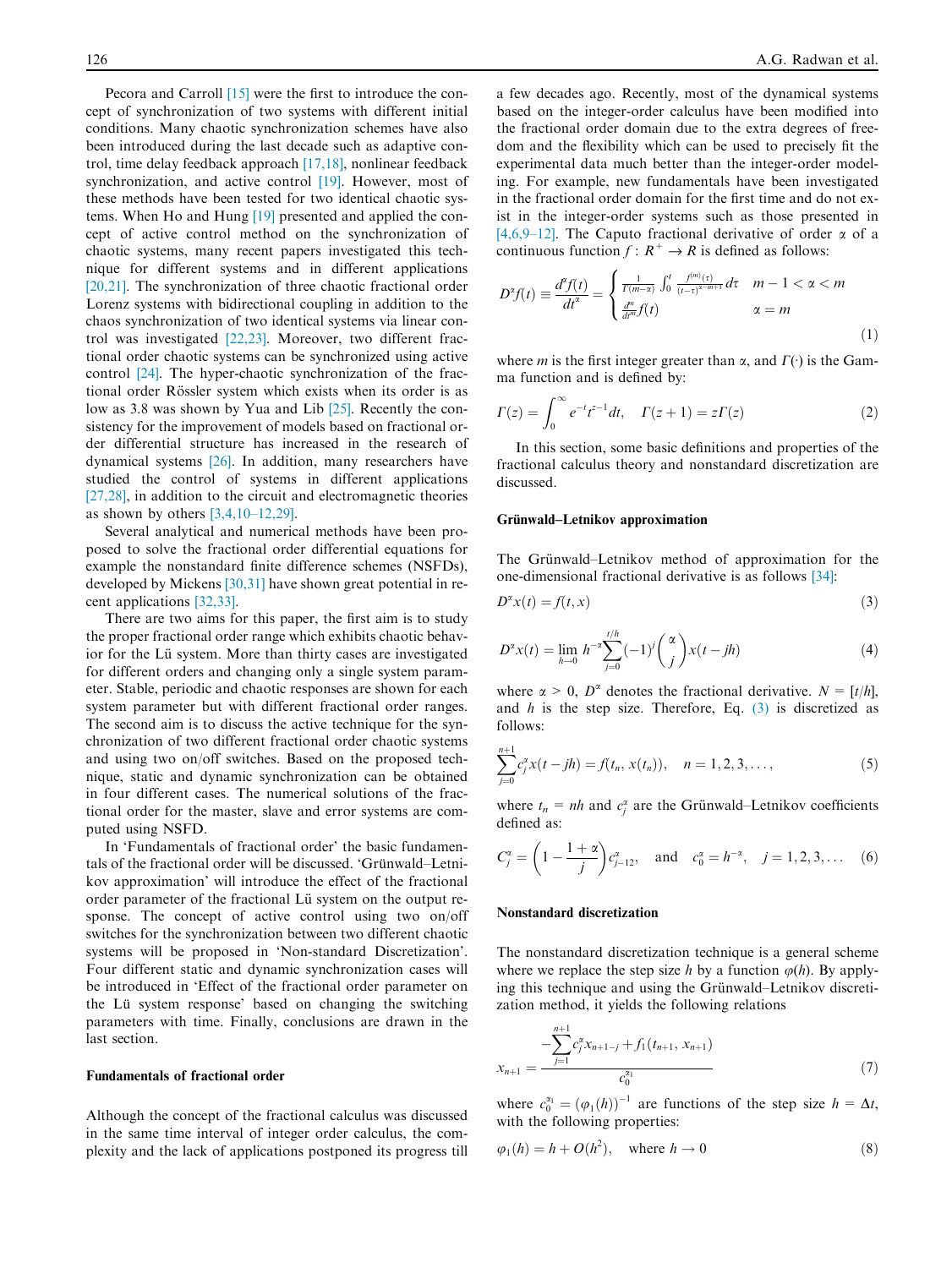Examples of the function  $\varphi_1(h)$  that satisfies (8) is h, sin(h),  $sinh(h)$ ,  $e^{h} - 1$ , and in most applications, the general choice of  $\varphi_1(h)$  is  $(1 - e^{-R_1h})/R_1$ , where the function  $R_1$  can be chosen as

$$
R_1 = \max\left(\left|\frac{\partial f_1}{\partial x}\right|\right) \tag{9}
$$

The multiplication terms can be replaced by nonlocal discrete representations. For example,

$$
y^{2} \approx y_{k} y_{k+1}, \quad xy \approx 2x_{n+1} y_{n} - x_{n+1} y_{n+1}
$$
 (10)

# Effect of the fractional order parameter on the Lü system response

The Fractional order Lü system is the lowest-order chaotic system amongst all of chaotic systems [35]. The minimum effective dimension reported is 0.30. The system is given by

$$
Dxx(t) = a(y(t) - x(t))
$$
  
\n
$$
Dxy(t) = by(t) - x(t)y(t)
$$
  
\n
$$
Dxz(t) = x(t)y(t) - cz(t)
$$
\n(11)

where  $a, b$ , and  $c$  are the system parameters,  $(x, y, z)$  are the state variables, and  $\alpha$  is the fractional order. Now, we apply the NSFD to obtain the numerical solution for the fractional order Lü system. Using the Grünwald–Letnikov discretization method and applying the NSFD scheme by replacing the step size h by a function  $\varphi(h)$  and applying this form in (7) for the nonlinear term  $xy$  the system (11) yields

$$
x(t_{n+1}) = c_0^{-\alpha} \left( -\sum_{j=1}^{n+1} c_j^{\alpha} x(t - jh) + a \left( y(t_n) - x(t_n) \right) \right)
$$
  

$$
= \sum_{j=1}^{n+1} c_j^{\alpha} y(t - jh) + (b - 2x(t_{n+1})) y(t_n)
$$
  

$$
y(t_{n+1}) = \frac{c_0^{-\alpha} \left( -\sum_{j=1}^{n+1} c_j^{\alpha} z(t - jh) + 2x(t_{n+1}) y(t_n) - x(t_{n+1}) y(t_{n+1}) - cz(t_n) \right)}{c_0^{-\alpha} \left( -\sum_{j=1}^{n+1} c_j^{\alpha} z(t - jh) + 2x(t_{n+1}) y(t_n) - x(t_{n+1}) y(t_{n+1}) - cz(t_n) \right)}
$$
\n(12)

where  $c_0^{\alpha} = h^{-\alpha}$ ,  $x(t_0) = x_0$ ,  $y(t_0) = y_0$ ,  $z(t_0) = z_0$ , and we choose  $\varphi(h) = \sin(h)$  as a suitable function [34]. Conventionally when  $\alpha = 1$ , the system has two equilibrium points at (0, 0, 0) and  $(b, b, b<sup>2</sup>/c)$  which depend on the parameters b and  $c$  only. The system exhibits chaotic behavior when the parameters set  $(a, b, c) = (36.0, 28.0, 3.0)$ . In the following simulations we will study the effect of the parameter  $\alpha$  which does not affect the equilibrium points on the fractional order parameter  $\alpha$  in order that chaotic responses appear. All the following simulations are performed using NSFD method, and when  $b = 28.0$  and  $c = 3.0$ .



Fig. 1 The continuous responses of the Lü system versus the fractional-order  $\alpha$  and parameter a.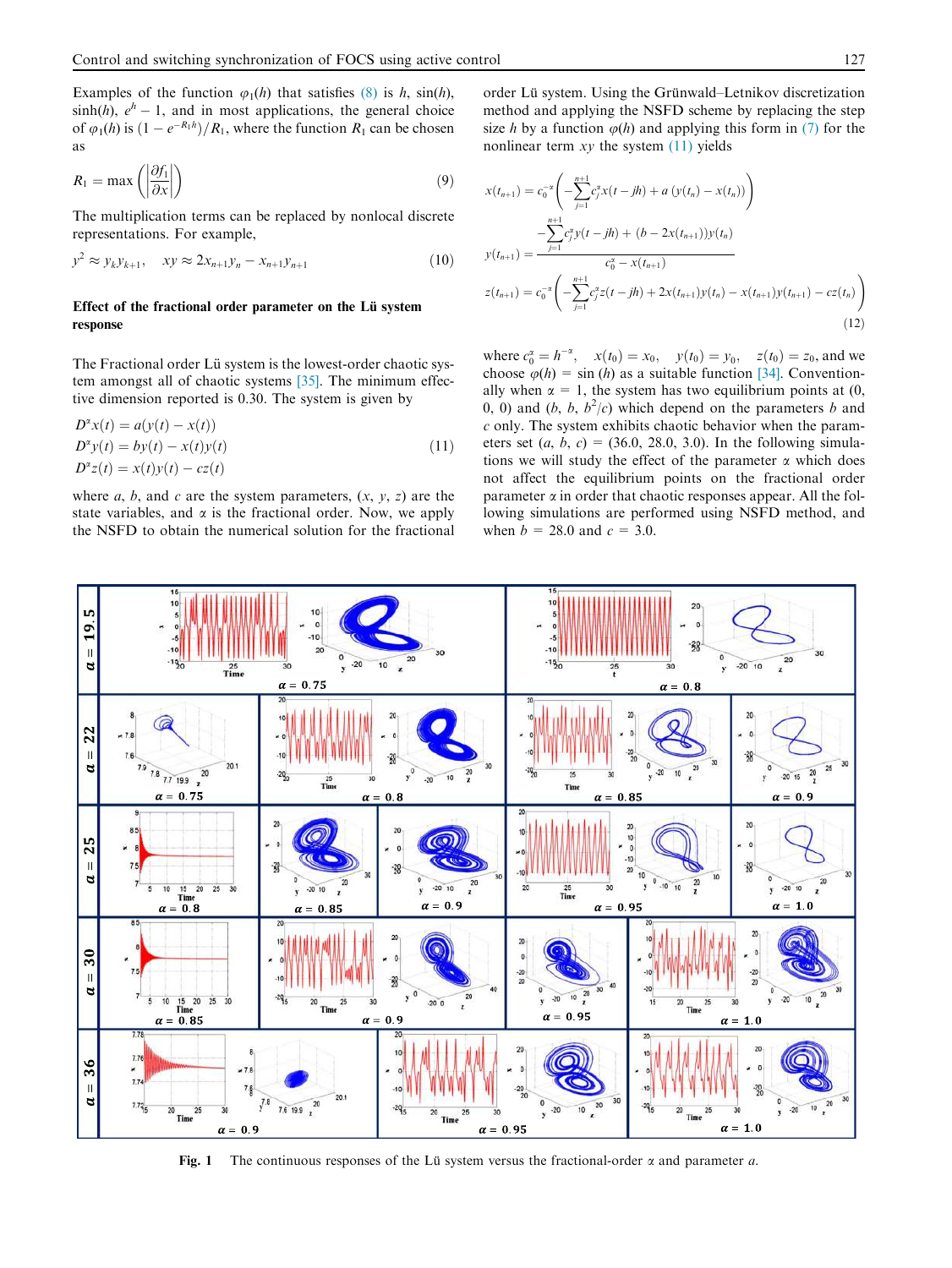**Table 1** The Lü system performance versus the parameters  $(\alpha, \beta)$ a).

| $a = 22$<br>$a = 25$<br>$a = 30$<br>$a = 19.5$<br>$a = 36$                    |  |
|-------------------------------------------------------------------------------|--|
| Stable<br>Stable<br>Stable<br>Stable<br>Stable<br>$\alpha \leq 0.75$          |  |
| Chaotic<br>Stable<br>Stable<br>Stable<br>Stable<br>$\alpha = 0.75$            |  |
| Period 1<br>Chaotic<br>Stable<br><b>Stable</b><br>Stable<br>$\alpha = 0.8$    |  |
| Period 1<br>$\alpha = 0.85$<br>Stable<br>Period 5<br><b>Stable</b><br>Chaotic |  |
| Period 1<br>$\alpha = 0.9$<br>Period 1<br>Stable<br>Chaotic<br>Chaotic        |  |
| $\alpha = 0.95$<br>Period 1<br>Period 1<br>Period 3<br>Chaotic<br>Chaotic     |  |
| Chaotic<br>$\alpha = 1.0$<br>Period 1<br>Period 1<br>Period 1<br>Chaotic      |  |



Fig. 2 The time series calculation of the maximum Lyapunov exponent for the first system when  $\alpha = 0.95$ .

Fig. 1 shows the system responses when  $a = 19.5$  for two different fractional orders. When  $\alpha$  is less than 0.75 the system displays stable response. However, as  $\alpha$  increases to 0.75, the system behaves chaotically. But for  $\alpha = 0.8$  and higher orders, the system response is periodic with period 1. Therefore, the range of the fractional order  $\alpha$  for chaotic behavior is  $\alpha \subset [0.75, 0.8)$ . As the system parameter a increases to 22 and when  $\alpha$  < 1, the system responses pass by stable, chaotic, period-5, and period-1 responses when the fractional order  $\alpha$ equals to 0.75, 0.8, 0.85, and 0.9 respectively as shown in Fig. 1. Therefore, the range of the fractional order  $\alpha$  for chaotic response increases as the parameter a increases. Moreover, when the system parameter a increases to 25 and under the same values of the fractional order  $\alpha$ , the range of chaotic response increases and different periodic attractors are obtained when the fractional order  $\alpha$  belongs to the interval [0.85, 0.95].

Similarly, when  $a = 30$ , the system becomes stable when  $\alpha$ less than or equal to 0.85 and the chaotic response starts to appear in the range [0.9, 1.0] while when  $a = 36$ , the system will be stable up to  $\alpha = 0.9$  and the chaotic responses appear when  $\alpha$  = 1.0 which is the conventional case.

From Fig. 1, we can conclude the results in Table 1, where the chaotic responses appear for a wide range of the system parameter a, but in different ranges of the fractional order parameter  $\alpha$ . Therefore, as the parameter  $a$  increases, the range of  $\alpha$  for chaotic response increases and is shifted down. Moreover, it is expected that the Lu¨ system can behave chaotically for larger values of  $a > 36$  but with fractional order  $\alpha > 1$ . In addition, as the range of  $\alpha$  increase, more cases of high-periodic responses will appear. As verification, the maximum Lyapunov exponent is calculated as approximately 2.08 as shown in Fig. 2. This calculation is based on using the nonlinear time series analysis of  $150,000$  points of x variable [36].



Fig. 3 Block diagram of the proposed system.

## Chaos synchronization between fractional order Lü and Newton–Leipnik systems

In this paper we provide a general technique for changing the response of any chaotic system to follow another chaotic pattern and this can be controlled through two switches as shown in Fig. 3 which shows the general block diagram that describes the proposed technique. Assume two different chaotic systems, one of them is the master system, and the other is the slave. The purpose is to change the response of the slave system to synchronize with the master chaotic system via active control functions. These functions affect only the slave system without any loading on the master chaotic response.

The previous fractional order numerical technique will be applied on the Lü chaotic system defined by  $(11)$  with  $a = 35$ ,  $b = 28$ , and  $c = 3$ , and the fractional-order Newton–Leipnik system defined by (13) as the other chaotic system with  $(a_1, b_1, c_1) = (0.4, 0.4, 0.175)$ .

$$
D^{x}x(t) = -a_1x(t) + y(t) + 10y(t)z(t)
$$
  
\n
$$
D^{x}y(t) = -x(t) - b_1y(t) + 5x(t)y(t)
$$
  
\n
$$
D^{x}z(t) = c_1z(t) - 5x(t)y(t)
$$
\n(13)

The minimum effective dimension for this system is 2.82 [37]. Assuming that the Lü system drives the Newton–Leipnik system, we define the drive (master) and response (slave) systems as follows

$$
D^{2}x_{1}(t) = a(y_{1}(t) - x_{1}(t)) - S_{1}u_{x}(t)
$$
  
\n
$$
D^{2}y_{1}(t) = by_{1}(t) - x_{1}(t)y_{1}(t) - S_{1}u_{y}(t)
$$
  
\n
$$
D^{2}z_{1}(t) = x_{1}(t)y_{1}(t) - cz_{1}(t) - S_{1}u_{z}(t)
$$
\n(14)

and

$$
D^2 x_2(t) = -a_1 x_2(t) + y_2(t) + 10y_2(t)z_2(t) + S_2 u_x(t)
$$
  
\n
$$
D^2 y_2(t) = -x_2(t) - b_1 y_2(t) + 5x_2(t) y_2(t) + S_2 u_y(t)
$$
  
\n
$$
D^2 z_2(t) = c_1 z_2(t) - 5x_2(t) y_2(t) + S_2 u_z(t)
$$
\n(15)

where  $S_1$  and  $S_2$  are on–off parameters (digital bit) which either have the values "1" or "0" according to the required dependence between both systems as shown in Fig. 3. The unknown terms  $(u_x, u_y, u_z)$  in (14) and (15) are active control functions to be determined, and the error functions can be defined as:-

$$
e_x = x_2(t) - x_1(t), e_y = y_2(t) - y_1(t), e_z = z_2(t) - z_1(t), \qquad (16)
$$

Eq. (16) together with (14) and (15) yield the error system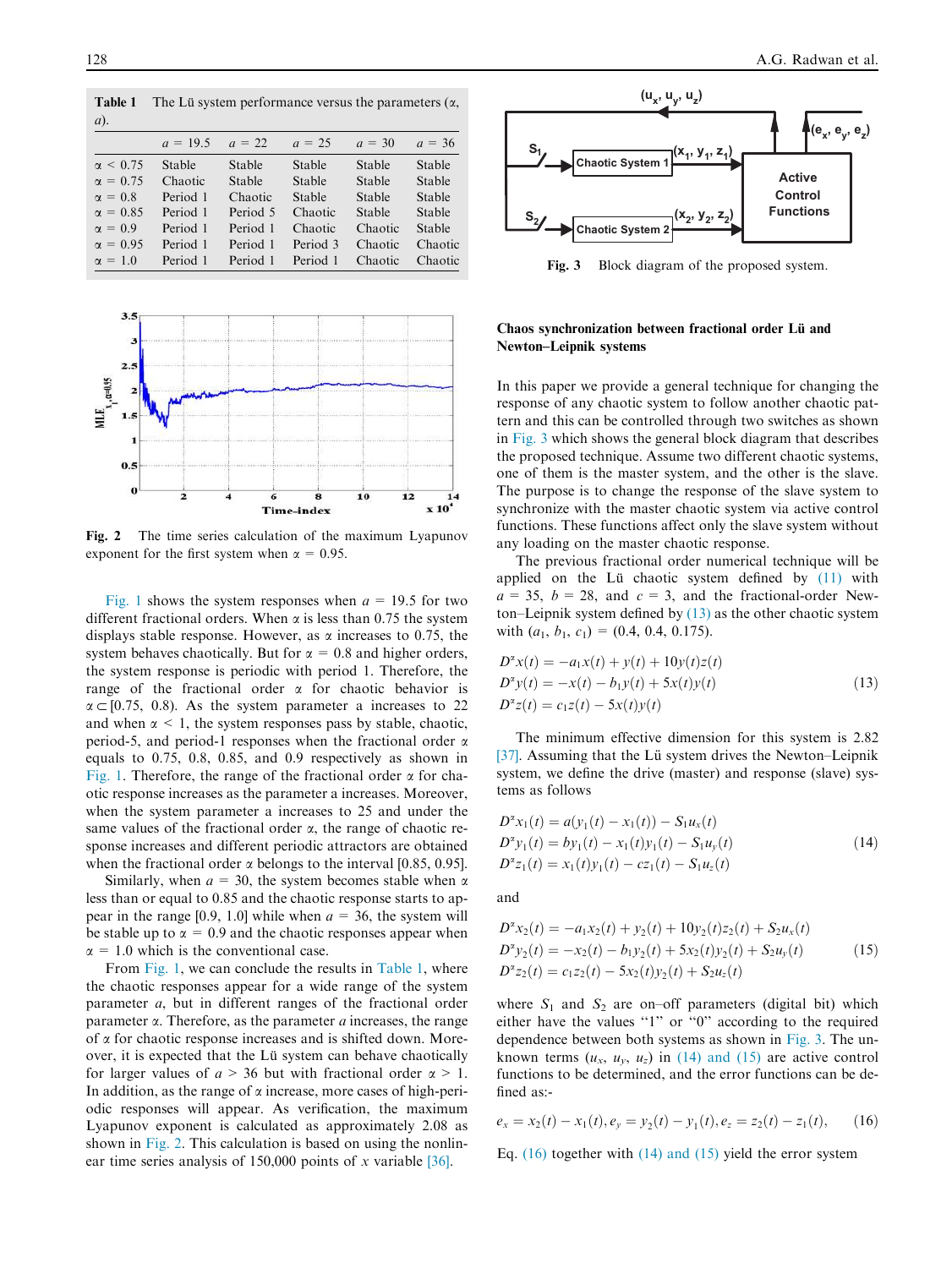$$
D^*e_x(t) = -a_1(e_x(t) + x_1(t)) + (1 + 10(e_z(t) + z_1(t)))
$$
  
\n
$$
\times (e_y(t) + y_1(t)) - a(y_1(t) - x_1(t)) + (S_1 + S_2)u_x(t)
$$
  
\n
$$
D^*e_y(t) = -b_1e_y(t) - e_x(t) - x_1(t) - b_1y_1(t) + 5(e_z(t) + z_1(t))
$$
  
\n
$$
\times (e_x(t) + x_1(t)) - by_1(t) + x_1(t)z_1(t) + (S_1 + S_2)u_y(t)
$$
  
\n
$$
D^*e_z(t) = c_1(e_z(t) + z_1(t)) + 5(e_y(t) + y_1(t))(e_x(t) + x_1(t))
$$
  
\n
$$
-x_1(t)y_1(t) + cz_1(t) + (S_1 + S_2)u_z(t)
$$
\n(17)

We define active control functions  $u_i(t)$  as

$$
(S_1 + S_2)u_x(t) = V_x(e_x) - (1 + 10(e_z(t) + z_1(t))) (e_y(t) + y_1(t))
$$
  
+  $a(y_1(t) - x_1(t)) + a_1x_1(t)$   

$$
(S_1 + S_2)u_y(t) = V_y(e_y(t)) + e_x(t) + x_1(t) + (b_1 + b)y_1(t)
$$
  
-  $5(e_z(t) + z_1(t))(e_x(t) + x_1(t)) - x_1(t)z_1(t)$   

$$
(S_1 + S_2)u_z(t) = V_z(e_z(t)) - (c_1 + c)z_1(t) + 5(e_y(t) + y_1(t))
$$
  
×  $(e_x(t) + x_1(t)) + x_1(t)y_1(t)$  (18)

The terms  $V_x$ ,  $V_y$ , and  $V_z$  are linear functions of the error terms  $e_x$ ,  $e_y$ ,  $e_z$ . With the choice of  $u_x$ ,  $u_y$ , and  $u_z$  given by (18) the error system between the two chaotic systems (17) becomes

$$
D^{\alpha}e_{x}(t) = -a_{1}e_{x}(t) + V_{x}(e_{x}(t))
$$
  
\n
$$
D^{\alpha}e_{y}(t) = -b_{1}e_{y}(t) + V_{y}(e_{y}(t))
$$
  
\n
$$
D^{\alpha}e_{z}(t) = c_{1}e_{z}(t) + V_{z}(e_{z}(t))
$$
\n(19)

In fact we do not need to solve (19) if the solution converges to zero. Therefore, the control terms  $V_x(e_x)$ ,  $V_y(e_y)$ , and  $V_z(e_z)$ can be chosen such that the system (20) becomes stable with zero steady state.

$$
\begin{pmatrix} V_x \\ V_y \\ V_z \end{pmatrix} = A \begin{pmatrix} e_x \\ e_y \\ e_z \end{pmatrix},
$$
\n(20)

where A is a  $3 \times 3$  real matrix, chosen so that all eigenvalues  $\lambda_i$ of the system (20) satisfy the following condition:

$$
|\arg(\lambda_i)| > \frac{\alpha \pi}{2} \tag{21}
$$

Then, by choosing the matrix A as follows:

$$
A = \begin{pmatrix} a_1 - k & 0 & 0 \\ 0 & b_1 - k & 0 \\ 0 & 0 & -c_1 - k \end{pmatrix}
$$
 (22)

Then the eigenvalues of the linear system  $(18)$  are equal  $(-k,$  $-k$ ,  $-k$ ), which is enough to satisfy the necessary and sufficient condition (22) for all fractional orders  $\alpha$  < 2 [38]. In the following examples, we take  $k = 1$  for simplicity.

#### Simulation results

The functions  $\varphi_i(h)$ ,  $i = 1, 2, 3$  are chosen according to the non-diagonal elements of the Jacobian matrix of the original continuous system of the error system

$$
J_{ij} = \begin{pmatrix} -1 & 0 & 0 \\ 0 & -1 & 0 \\ 0 & 0 & -1 \end{pmatrix}
$$
 (23)

Since  $J_{ii} = -1$ , then we choose  $\varphi_i(h) = 1 - e^h$  for both system1 and system2 as a suitable function [34]. All the calculations of the two systems were numerically integrated using the NSFD scheme with step size  $h = 0.005$ . Four different cases are discussed as follows:

- $\bullet$  (S<sub>1</sub>, S<sub>2</sub>) = (0, 0), then the two systems are working independently (no synchronization).
- $(S_1, S_2) = (0, 1)$ , therefore the first system works normally without any loading effect, and the second system adapts its response to synchronize with the first system.
- $(S_1, S_2) = (1, 0)$ , similarly the second system works individually, and the first system follows the second system exactly.
- Mixed mode synchronization case, where the switching parameters are a function of time.

Case 1: No synchronization  $(S_1, S_2) = (0, 0)$ 

In this case, we validate the nonstandard finite difference method for the solution of both systems at  $\alpha = 0.95$  and calculate the maximum Lyapunov exponent for the output. Fig. 4a shows the time domain response for the fractional order Lü system using the NSFD technique. The system has the faster response which is clear from the  $x$ ,  $y$ , and  $z$  waveforms. The projection attractors in the xy, and xz planes with the 3D attractor are also introduced in Fig. 4a. Similarly, the time domain response and strange attractors of the second system (Newton–Leipnik) are shown in Fig. 4b. The time responses are very slow, and the attractors differ from the Lü system.

Case 2: system2  $\rightarrow$  system1 synchronization when (S<sub>1</sub>,  $S_2$ ) = (0, 1)

In this case the Lü system works normally and the Newton– Leipnik system adapts its response to follow the Lü system. Fig. 5a shows the two system responses when  $\alpha = 0.95$ , the error function, and the active control signals versus time. The values of the  $x$  and  $z$  waveforms for system1 are represented by the solid lines however the dotted lines are the values of the  $x$  and  $z$  responses of system2. The error functions decay with time very fast as shown in Fig. 5a. These responses show the synchronization between the two systems when the initial conditions equal  $(0.2, 0, 0.5)$  and  $(0.9, 0, -0.3)$  for the systems (11) and (13) respectively. Although, the initial conditions are different system2 tracks system1 exactly. When  $\alpha = 0.9$ , system1 becomes stable  $(x_1, y_1, z_1) = (x_2, y_2, z_2) = (-7.75,$  $-7.75$ , 20). System2 synchronizes its response by the same way as shown in Fig. 5b. In this case, the control functions  $(u_1, u_2, u_3) = (1554, 763.83, 296.6)$  when the initial conditions are  $(-0.5, 0, 0.5)$  and  $(1, 2, -0.5)$  respectively.

Case 3: system1  $\rightarrow$  system2 synchronization when (S<sub>1</sub>,  $S_2$ ) = (1, 0)

When the switching parameters  $(S_1, S_2)$  are interchanged, no relation exists between the control variables and system2. In this case, the Lü system follows the behavior of the Newton– Leipnik system when the fractional order  $\alpha = 0.95$ . Fig. 5c and d illustrate the time domain responses and attractor projections in different planes for both systems. Although the initial points are different and apart, system1 adapts quickly to synchronize with system2 as shown in Fig. 5d.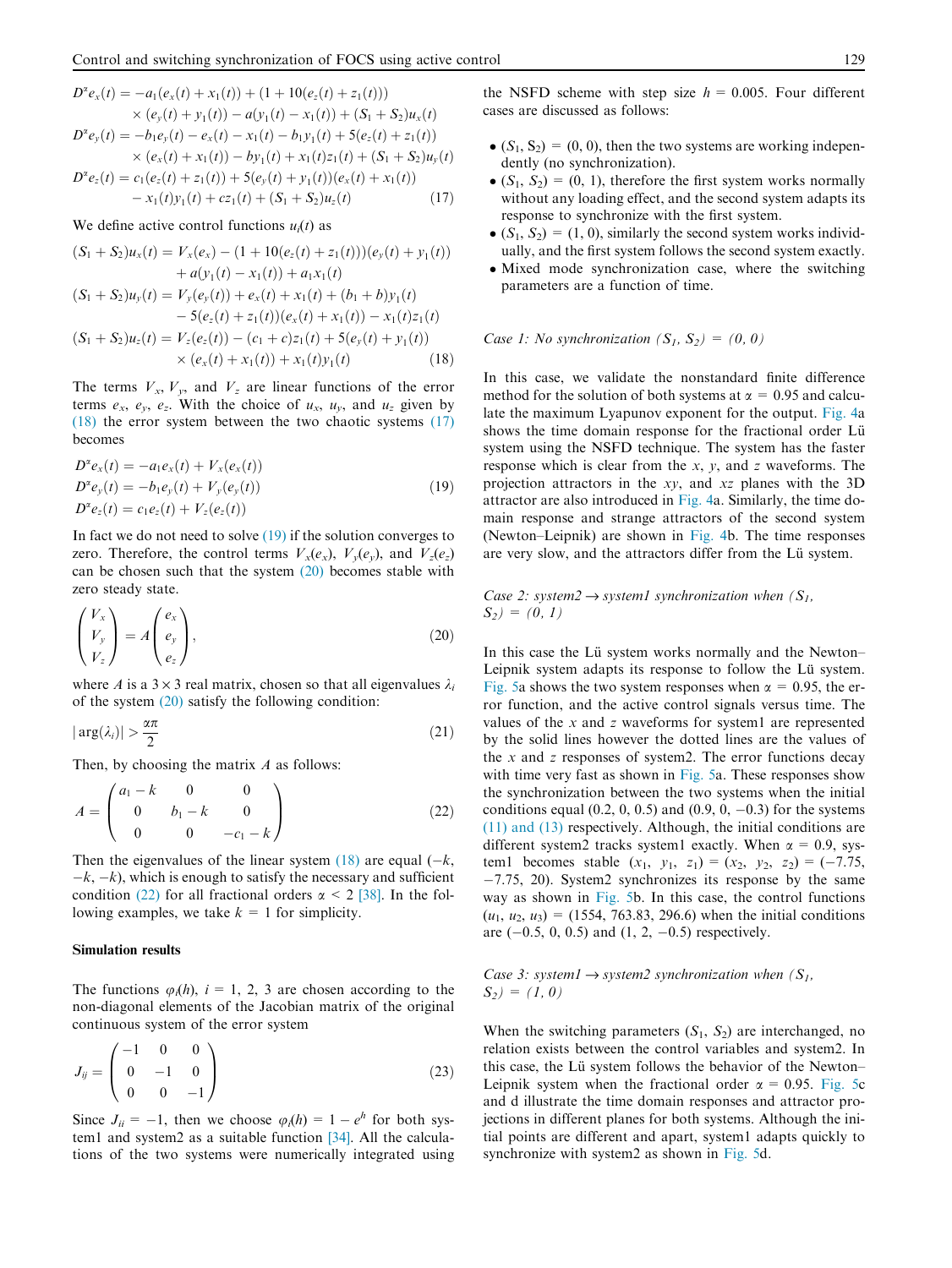

Fig. 4 Time domain waveforms and the strange attractors with  $h = 0.005$  for (a) the first system under the initial condition (0.2, 0.05) and (b) the second system when  $\alpha = 0.95$  under the initial condition (0.9, 0, -0.3).



Fig. 5 (a) Time domain response for  $x_1$ ,  $x_2$ ,  $z_1$  and  $z_2$  the error functions and for both systems in case 2 with  $h = 0.005$ . (b) Time waveforms of  $x_1, x_2, z_1$  and  $z_2$  when  $\alpha = 0.9$  where system2 follows system1 in the steady state for case 2, (c) the  $x_1, x_2$  time waveforms and  $z_2$  versus  $z_1$  for case 3, and (d) the projection attractors of system1 and system2 when  $\alpha = 0.95$  for case 3.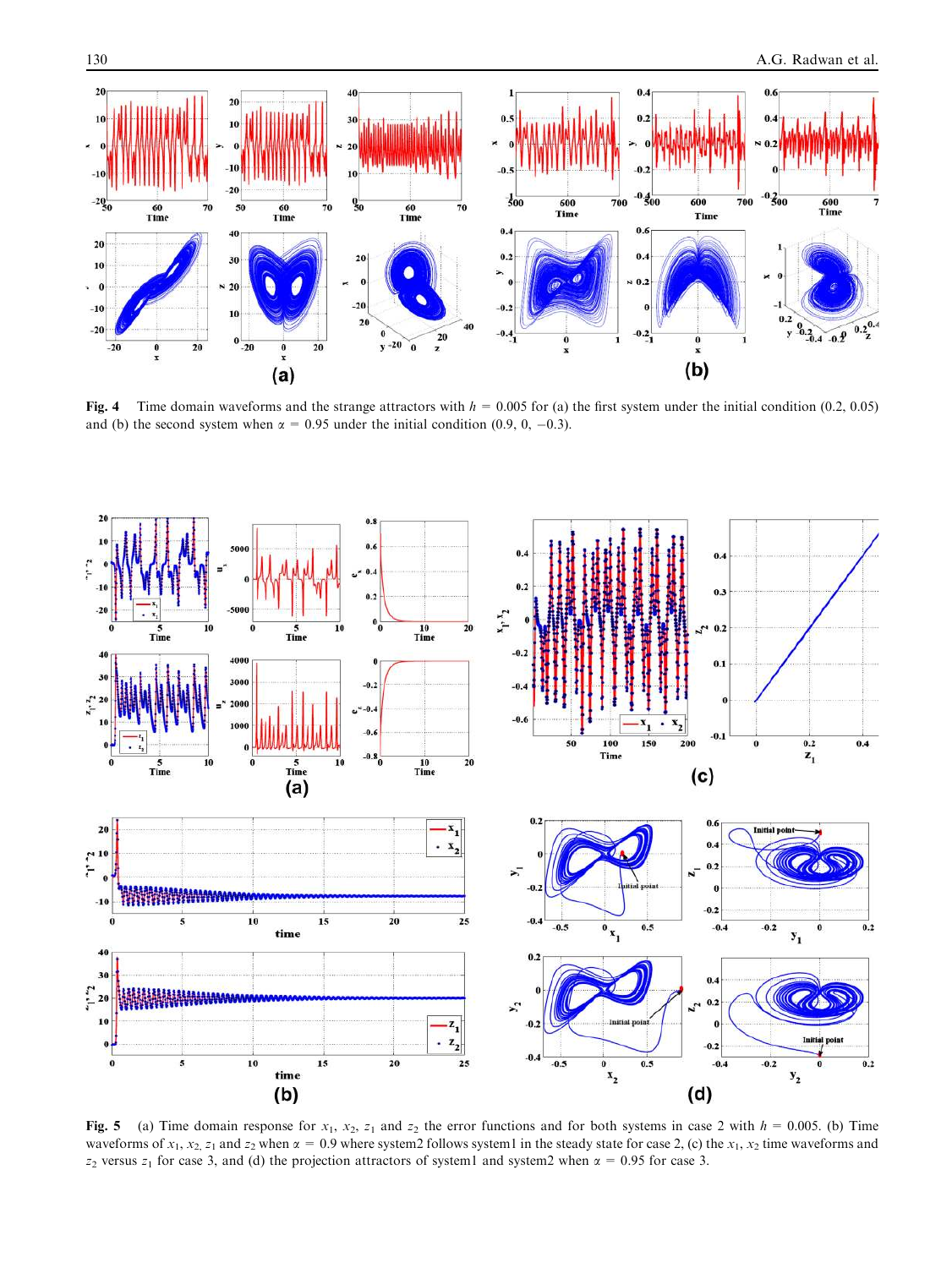

Fig. 6 (a) Time waveforms of  $x_1$ ,  $s_1$  and  $s_2$  of the mixed mode synchronization. (b) The xy projection attractor of the mixed mode synchronization for case 4 for two different systems, and (c) time waveforms and the  $x-y$  projection for two Lü systems with different parameters when  $\alpha = 0.95$ .

#### Case 4: mixed synchronizations

In this section, the values of  $(S_1, S_2)$  change with time, so we have mixed synchronizations.

$$
(S_1, S_2) = \begin{cases} (1, 0) & t < 200 \text{ s} \\ (0, 1) & 200 \text{ s} < t < 400 \text{ s.} \end{cases}
$$
 (24)

Therefore system2 will follow system1 in the first 200 s and then system1 will follow system2 in the last 200 s. But, due to the huge difference of amplitudes, we will multiply the output of system1 by 100 to make it in the same order for visualization. Fig. 6a shows the  $x_1$  time waveforms in the interval [0.85, 0.95]. During the first 200 s  $x_1$  is independent of system2 and hence the system output is very slow. However as the values of  $(S_1, S_2)$  interchange after  $t = 200$  s the output  $x_1$  synchronizes with system2 and then  $x_1 = x_2$  at that interval shown in Fig. 6a. The transient response between the two cases is very fast, and the system behavior changes from slow response to accelerated response. The  $x-y$  projection of the response is shown in Fig. 6b, where the attractor changes from system1 into system2 smoothly.

The dynamic switching can be used also for the synchronization of two similar chaotic systems with different parameters. Fig. 6c shows the output  $x_1$  versus time after modifying the control functions  $(18)$  for two fractional order Lü systems with parameters  $(a, b, c, \alpha) = (36, 20, 3, 0.95)$  and  $(a, b, c, \alpha)$  $\alpha$ ) = (36, 20, 5, 0.95) respectively. The switching parameters  $(S_1, S_2)$  equal to  $(1, 0)$  in the first 25 s and  $(0, 1)$  otherwise. It is clear that the speed of the system changes as the parameter c changes from 3 to 5 as shown from Fig. 6c and its  $x-y$ projection.

#### **Conclusion**

The first part of this paper discusses the smoothing change of the response from stable, periodic and chaotic as long as the parameters changes. The conclusion of this part shows us that the range of each response can be controlled by the system parameters or by the fractional-order parameters. Unlike the conventional synchronization techniques, the main objective of the second part is to discuss for the first time the switching synchronization between two different chaotic systems or one chaotic system with different parameters using the active control method. By using the proposed technique static synchronization (switching control independent of time), mono-dynamic synchronization (one of the control switches depends on time) or bi-dynamic synchronization (the two switches are time dependent). The concepts introduced in this paper have been